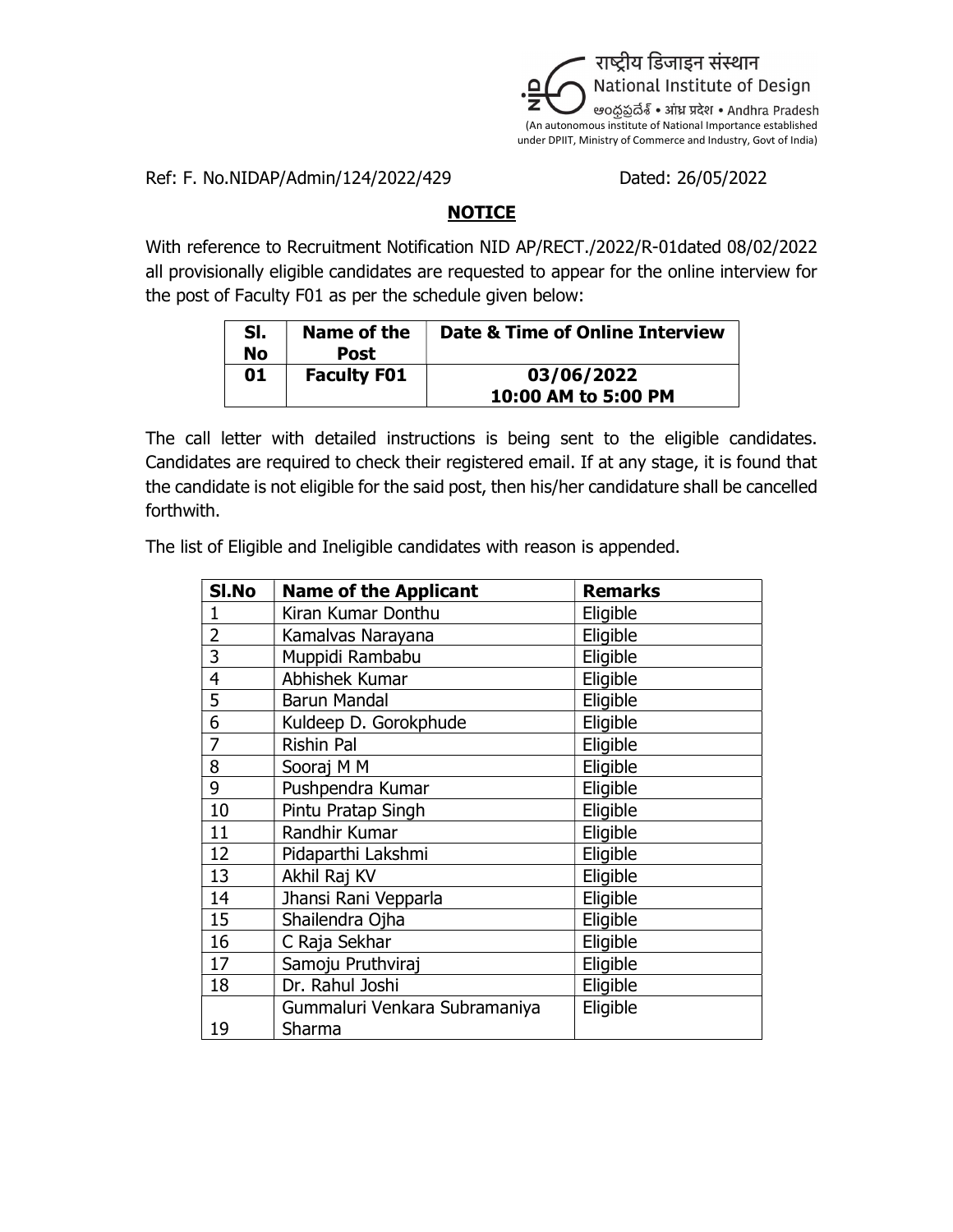

| SI.No          | <b>Name of the Applicant</b> | <b>Remarks</b>                                      |  |
|----------------|------------------------------|-----------------------------------------------------|--|
| 1              | Sasmita Naik                 | Insufficient experience                             |  |
| $\overline{2}$ | Ravish Kumar                 | Required Experience documents not submitted         |  |
| 3              | Sunil Chandolu               | <b>Not</b><br>possessing<br>required<br>educational |  |
|                |                              | qualification                                       |  |
| 4              | <b>Hitesh Sharma</b>         | Over Age                                            |  |
| 5              | Yameni Swetha Thumala        | Required Experience documents not submitted         |  |
| 6              | <b>Rohit Kumar</b>           | educational<br><b>Not</b><br>possessing<br>required |  |
|                |                              | qualification/Insufficient Experience               |  |
| $\overline{7}$ | Mohimitha Das                | <b>Insufficient Experience</b>                      |  |
| 8              | Meenkshi Vashishat           | Required Educational certificates not submitted     |  |
| 9              | Radha Krishanan              | educational<br><b>Not</b><br>required<br>possessing |  |
|                |                              | qualification                                       |  |
| 10             | Arul Krishnan U              | <b>Insufficient Experience</b>                      |  |
| 11             | Vijayasri Dhanvada           | <b>Insufficient Experience</b>                      |  |
| 12             | Sunny Bairisal               | <b>Insufficient Experience</b>                      |  |
| 13             | Abhishek Verma               | Not having required experience                      |  |
| 14             | Anil nana Chouhan            | Insufficient Experience/application fee not paid    |  |
| 15             | Nidhi Singh                  | Insufficient Experience/Experience documents        |  |
|                |                              | not submitted                                       |  |
| 16             | Sourav Kutiya Dhori          | No work experience                                  |  |
| 17             | Pratik Bhattacharya          | Insufficient Experience                             |  |
| 18             | Anandhu Sudheer              | <b>Insufficient Experience</b>                      |  |
| 19             | Bathapudh Deepthi Rekha      | <b>Insufficient Experience</b>                      |  |
| 20             | Sunil Rayappa J              | Insufficient relevant experience                    |  |
| 21             | Faraha Fathima A             | Invalid experience documents                        |  |
| 22             | Bhagvath Singh Shishotia     | No relevant experience                              |  |
| 23             | Sourav Bhattacharya          | No work experience                                  |  |

List of candidates found ineligible based on given credentials is as below: